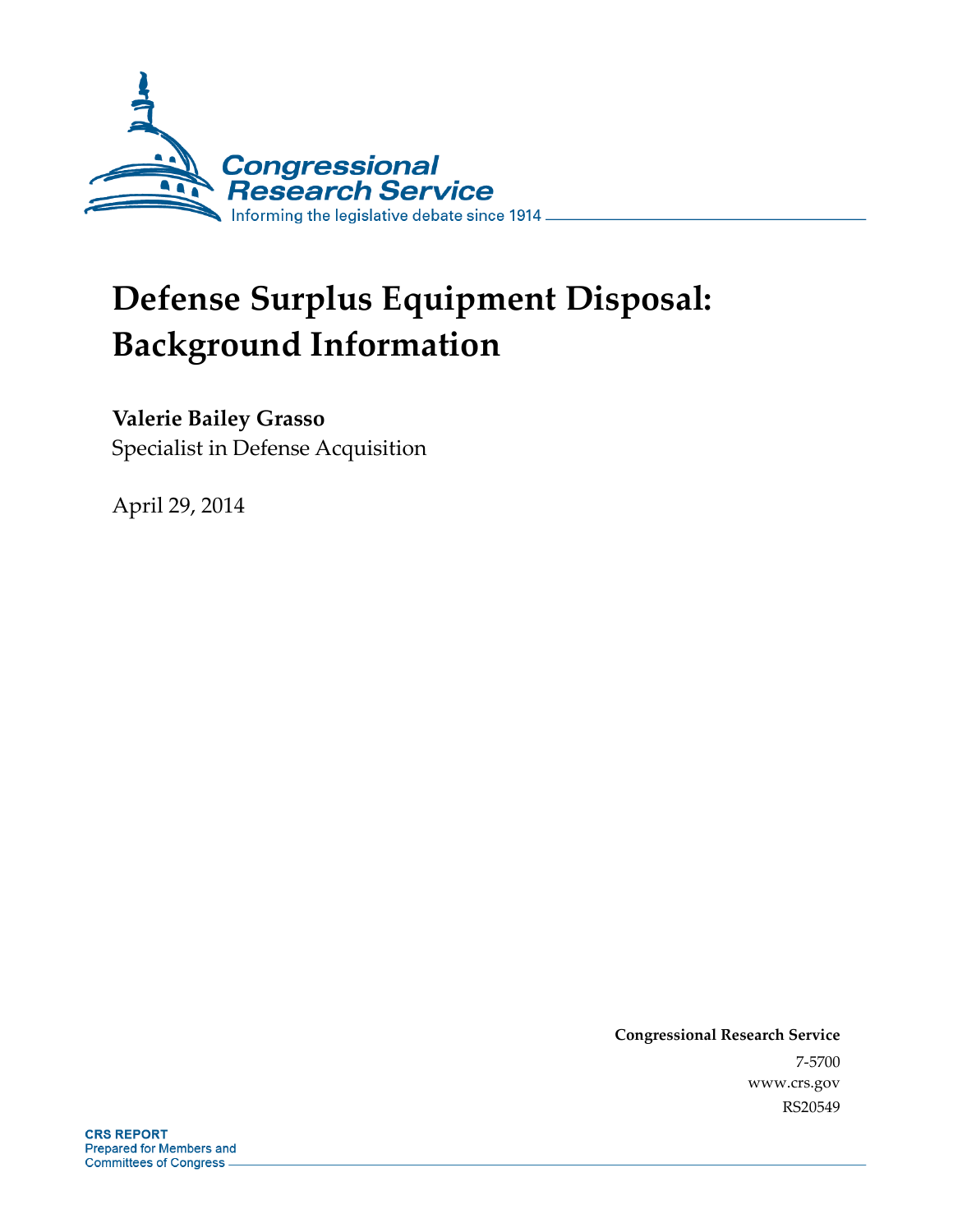### **Summary**

The Department of Defense (DOD) through a Defense Logistics Agency (DLA) component called DLA Disposition Services [formerly the Defense Utilization and Marketing Service (DRMS)] has a policy for disposing of government equipment and supplies considered surplus or deemed unnecessary, or excess to the agency's currently designated mission. DLA Disposition Services is responsible for property reuse (including resale), precious metal recovery, recycling, hazardous property disposal, and the demilitarization of military equipment. The effort to dispose of surplus military equipment dates back to the end of World War II when the federal government sought to reduce a massive inventory of surplus military equipment by making such equipment available to civilians. (The disposal of surplus real property, including land, buildings, commercial facilities, and equipment situated thereon, is assigned to the General Services Administration, Office of Property Disposal.)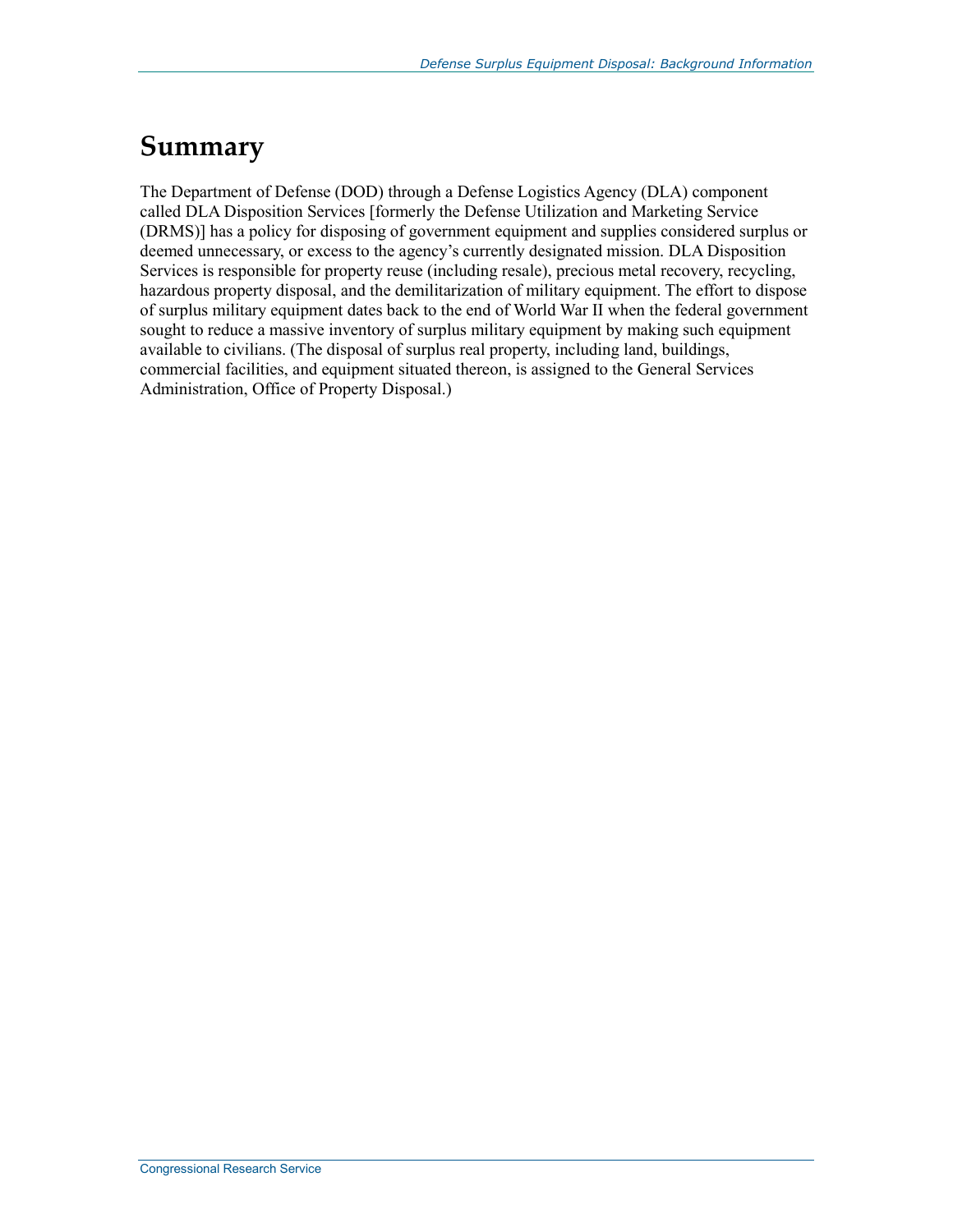# **Contents**

### Contacts

|--|--|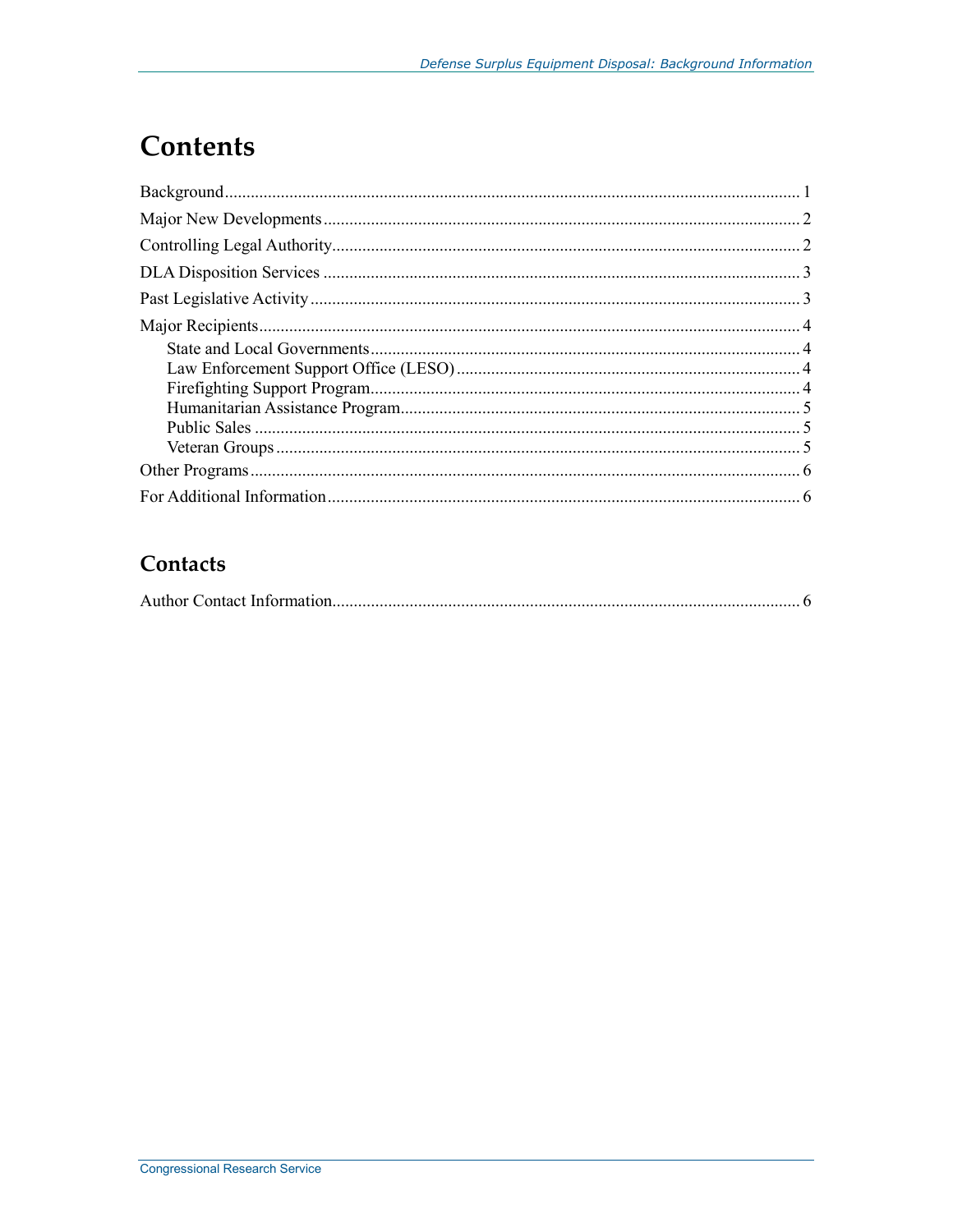# **Background**

On September 12, 1972, the Defense Property Disposal Service (the forerunner to DRMS) was established under the Defense Supply Agency (now DLA). Defense property disposal offices were established worldwide on or near major military installations. DLA Disposition Services is responsible for property reuse (including the disposal and sale of surplus and excess defense equipment and supplies), precious metal recovery, recycling, hazardous property disposal, and the demilitarization of military equipment. During FY2008 over \$2.2 billion of property was reutilized.<sup>1</sup>

DLA Disposition Services provides support at major U.S. military installations worldwide. Headquartered in Battle Creek, MI, the DLA Disposition Services personnel serve in 16 foreign countries (including the Middle East and Southwestern Asia), 2 U.S. territories (Guam and Puerto Rico), and 41 states. DLA Disposition Services are provided in field offices in Afghanistan, Iraq, and Kuwait with teams deploying out to forward operating bases to assist combat units. With over 90 field offices, DLA Disposition Services employs about 1,500 people.

The Reutilization/Transfer/Donation Program establishes a process for inventory considered no longer needed by DOD to be redistributed among various groups.<sup>2</sup> Property disposal means redistributing, transferring, donating, selling, demilitarizing, destroying, or other "end of life cycle" activities. Disposal is the final stage before the property leaves DOD's control.<sup>3</sup> In some cases, the act of demilitarization—destroying the item's military offensive and defensive capability—accomplishes the intent of disposal.

Property is considered excess when one particular federal agency determines it is not needed for its particular use, while property is considered surplus when it is no longer needed by the federal government. Most property turned in to DLA Disposition Services by the military services is offered for use in other DOD activities and to other federal agencies.

Property considered surplus can be reused, transferred, donated, or sold; potential recipients may include law enforcement agencies, school systems, medical institutions, civic and community organizations, libraries, homeless assistance providers, state and local government agencies, and the public. During FY2008, about 56,000 military organizations and components turned in over 3.5 million items to DLA Disposition Services.<sup>4</sup> About half of all surplus items are designated for the foreign military sales program, and about half are made available to other government agencies, eligible donees, or sold to the public.<sup>5</sup>

<sup>&</sup>lt;sup>1</sup> From the DLA Disposition Services website at http://www.drms.dla.mil/about.shtml.

<sup>&</sup>lt;sup>2</sup> https://www.dispositionservices.dla.mil/rtd03/faq.shtml.

<sup>&</sup>lt;sup>3</sup> See the Acquisition Community Connection at the Defense Acquisition University, at https://acc.dau.mil.

<sup>4</sup> From the DLA Disposition Services website at http://www.drms.dla.mil/about.shtml.

 $<sup>5</sup>$  For further discussion of excess defense property, and the demilitarization and disposal of surplus military equipment,</sup> see CRS Report RL31675, *Arms Sales: Congressional Review Process*, by Paul K. Kerr; CRS Report RS20428, *Excess Defense Articles: Grants and Sales to Allies and Friendly Countries*, by Richard F. Grimmett; and CRS Report RL31686, *Demilitarization of Significant Military Equipment*, by Valerie Bailey Grasso. Another source for information is the Demilitarization and Disposal section of the Acquisition Community Connection at the Defense Acquisition University.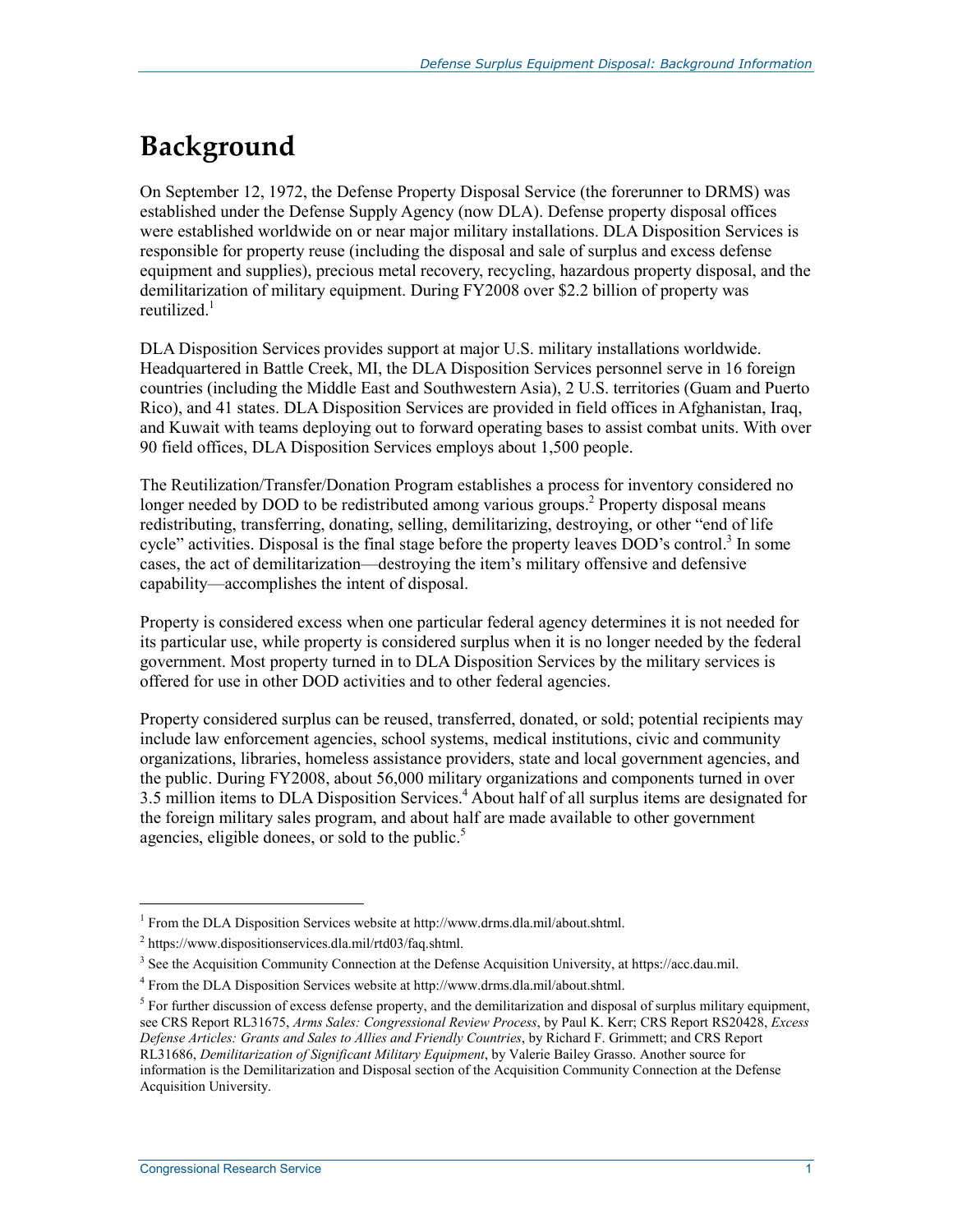On July 31, 2008, DLA awarded Liquidity Services, Inc. a contract to be the primary manager for the receipt, storage, marketing, and disposition of virtually all usable defense surplus property approved by DOD for sale to the public. The contract had a base term of three years with two one-year renewal options.<sup>6</sup> The contract was later extended through February 15, 2013.<sup>7</sup> On September 13, 2012, Liquidity Services announced that DLA had exercised the second of (potentially) two, 12-month extension periods, under its "Surplus Useable Property Sales Contract" to sell DOD surplus property. The surplus contract's performance period was extended through February 13,  $2014$ .<sup>8</sup>

### **Major New Developments**

P.L. 112-239 (H.R. 4310, 112<sup>th</sup> Congress) contains at least three provisions that impact the policy governing the distribution of DOD surplus or excess property.<sup>9</sup> Section 1051 expands the Secretary of the Army's authority to loan or donate small firearms, determined to be excess, for use during funerals and other ceremonial purposes;<sup>10</sup> Section 1053 grants the Secretary of Defense the authority to transfer mine-resistant, ambush-protected vehicles and spare parts, to nonprofit U.S. humanitarian, demining organizations for training purposes,  $11$  and Section 1091 grants DOD the authority to transfer certain aircraft, with exceptions, to the Secretary of Agriculture and the Secretary of Homeland Security for use by the Forest Service and the U.S. Coast Guard.<sup>12</sup>

### **Controlling Legal Authority**

Authority for the disposal of surplus defense property can be found in P.L. 94-519, 10 U.S.C. 381, which amends the Federal Property and Administrative Services Act of 1949 (40 U.S.C. 484), P.L. 107-117, and Department of Defense (DOD) Directive 4140.1, Supply Chain Materiel Management Policy; DOD 4160.21-M Defense Materiel Disposition Manual, and DOD 4160.21- M-1 Defense Demilitarization Manual.<sup>13</sup>

 $\overline{a}$ 

<sup>6</sup> http://www.liquidityservicesinc.com/company/news/press-releases/1183101/.

<sup>7</sup> Clabaugh, Jeff. Liquidity Services Get DOD Extension. *Washington Business Journal*, August 22, 2011. Accessed online at http://www.bizjournals.com/washington/news/2011/08/22/liquidity-services-gets-dod-extension.html; also Jamil, Aisha. DOD Extends Liquidity Services Contract for Surplus Usable Property Sales. *Washington Exec*, August 30, 2011. Accessed online at http://www.washingtonexec.com/2011/08/dod-extends-liquidity-services-inc-contract-forsurplus-useable-property-sales/.

<sup>&</sup>lt;sup>8</sup> Press Release. Liquidity Services, Inc. Receives Contract Extension for Surplus Used Property Sales, September 12, 2012. Accessed online at http://www.liquidityservicesinc.com/company/news/press-releases/1735034/. Property is offered for sale through Liquidity Services' online auction marketplace, http://www.govliquidation.com/.

<sup>&</sup>lt;sup>9</sup> H.R. 4310 became P.L. 112-239 on January 2, 2013.

 $10$  Section 1072. Expansion of Authority of the Secretary of the Army to loan or donate excess small arms for funeral and other ceremonial purposes. H.R. 4310, Subtitle G., Miscellaneous Authorities and Limitations.

<sup>&</sup>lt;sup>11</sup> Section 1075. Authority to Transfer Surplus Mine-Resistant Ambush-Protected Vehicles and Spare Parts. H.R. 4310, Subtitle G., Miscellaneous Authorities and Limitations.

 $12$  H.R. 4310, Section 1091. Transfer Excess Aircraft to Other Departments of the Federal Government.

<sup>&</sup>lt;sup>13</sup> http://www.acq.osd.mil/log/sci/mat\_disposition.htm.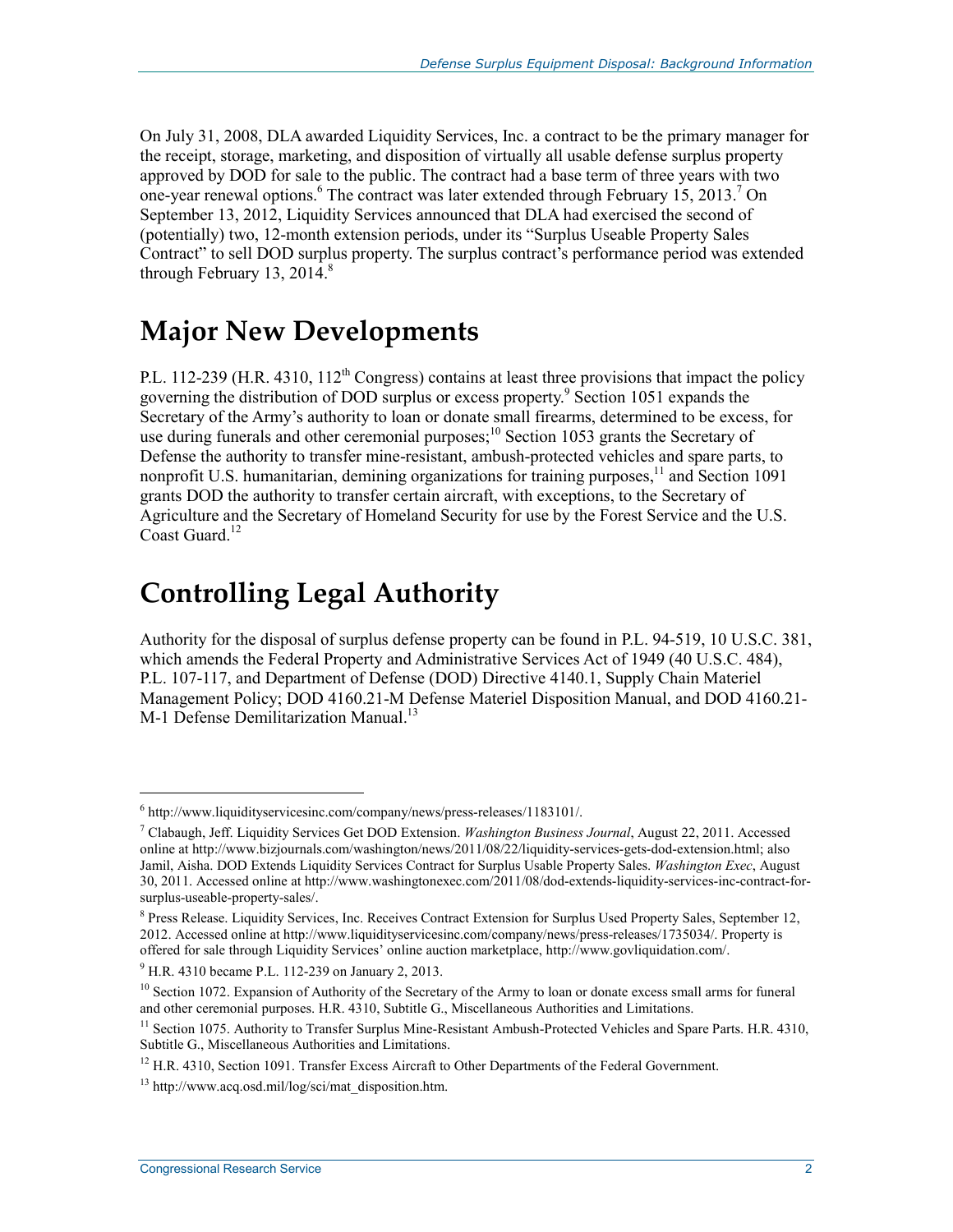# **DLA Disposition Services**

DLA Disposition Services manages the reutilization, transfer, donation and sale of surplus military property. The Reutilization/Transfer/Donation Program through DLA Disposition Services establishes a process for property, considered no longer needed by DOD, to be redistributed among various groups. Property considered surplus can be reused, transferred, donated, or sold; potential recipients may include law enforcement agencies, school systems, medical institutions, civic and community organizations, libraries, homeless assistance providers, state and local government agencies, veteran's organizations, and the public.

Finally, DLA Disposition Services manages the DOD surplus property sales program. Property that is no longer needed by the government may be acquired through public sales, if the property is appropriate and safe for sale to the general public.

# **Past Legislative Activity**

P.L. 112-81 (H.R. 1540, 112<sup>th</sup> Congress) contained a provision (Section 361) that clarified a previously enacted provision (Section 346 of the Ike Skelton National Defense Authorization Act for FY2011, P.L. 111-383) which made available for sale any small arms ammunition and small ammunition components which were in excess of military requirements. Section 361 amended the conditions that would govern the commercial sale of small arms ammunition components and fired cartridge cases.

H.Rept. 112-329, the conference report that accompanied H.R. 1540, offered the following clarification.

The conferees note that the intent of section 346 of P.L. 111-383, as amended, is to clarify that the only fired cartridge cases (referred to as expended small arms cartridge cases) subject to the provision are intact expended small arms cartridge cases and that the provision does not apply outside the continental United States or overrides established Department of Defense (DOD) trade security controls or explosives safety controls. The conferees note that the DOD would be permitted to demilitarize and recycle expended small arms cartridge cases covered by the provision so long as there is not a significant decrease in intact expended small arms cartridge cases being made available for sale and there is no evidence that commercial demands are not generally being met. The conferees note that based on its current force structure and training requirements, the DOD currently makes approximately 6- 8 million pounds of intact (non-demilitarized) expended small arms cartridge cases available each year for commercial sales. The conferees recognize that the amount made available may change as the DOD's force structure or training requirements change. The conferees note that the DOD would be responsible for assessing commercial demands for the purpose of implementing this requirement; the conferees understand that the DOD may choose to conduct market surveys or studies to assess commercial demands for this purpose.<sup>14</sup>

In the 111<sup>th</sup> Congress, the Ike Skelton National Defense Authorization Act for FY2011 (P.L. 111-383, H.R. 6523) contained a provision (Section 1072) that amended Title 10 Section 2576 to broaden the categories of state and local organizations that would be eligible for surplus military

<sup>&</sup>lt;sup>14</sup> Subtitle G – Other Matters. H.Rept. 112-329, H.R. 1540.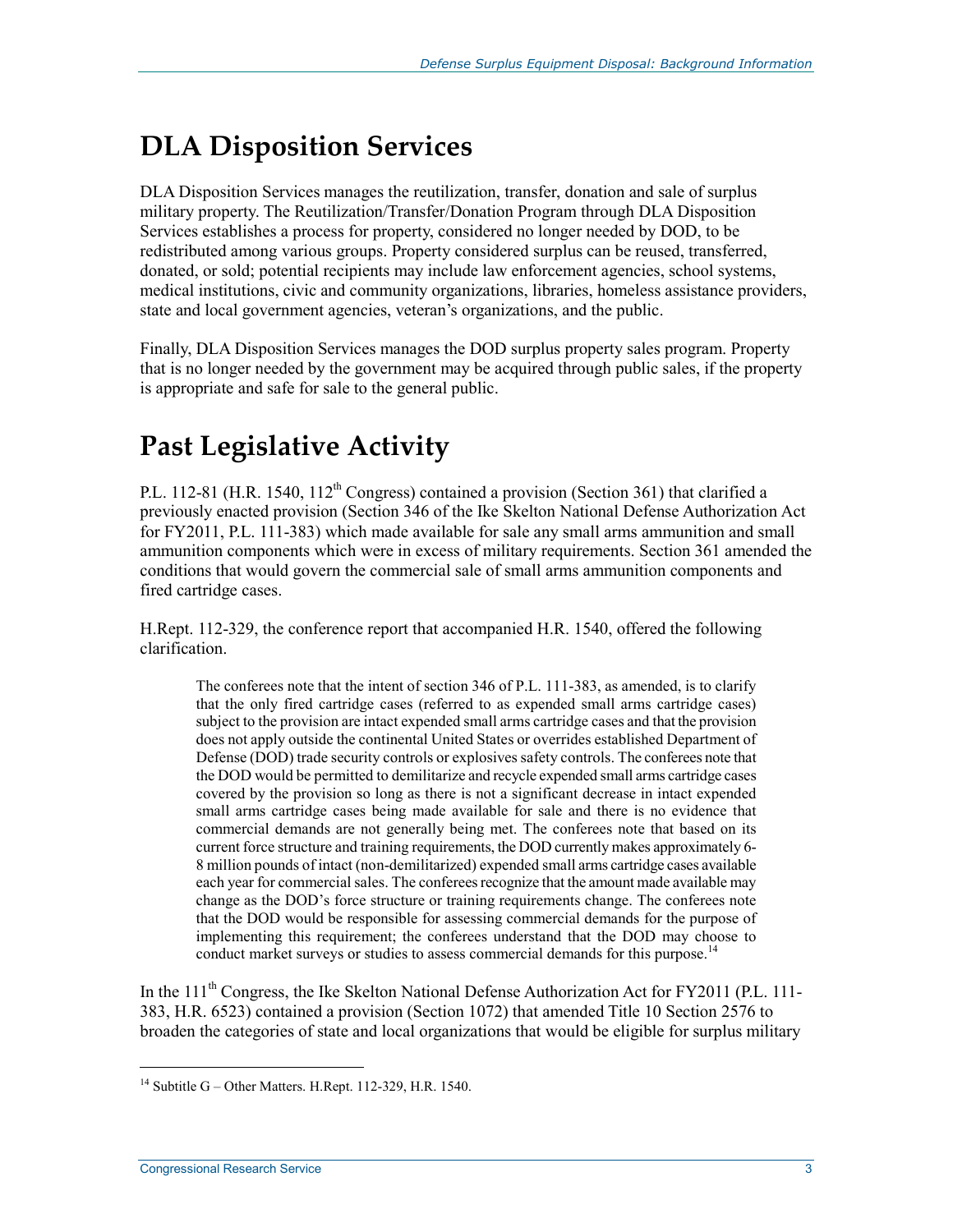equipment to include state and local law enforcement, firefighting, homeland security, and emergency management agencies.<sup>15</sup> Also, the Affordable Reloaded Munitions Supply (ARMS) Act of 2009 (H.R. 2193) was introduced in the House on April 30, 2009. The bill would have prohibited the Secretary of Defense from implementing any policy that prevents or places undue restriction on the sale of "intact spent military small arms ammunition casings" to certain domestic suppliers. The bill had 41 co-sponsors, and was referred to the House Armed Services Committee.

## **Major Recipients**

#### **State and Local Governments**

If property cannot be reused or transferred to other federal agencies, it may be donated to state and local government programs. Each state has designated a "State Agency for Surplus Property Program," a local governing authority to receive and distribute all federal surplus property. The program authorizes "screeners" to handle the logistics, and the state agency may charge a fee for handling the transaction. Eligible recipients include, but are not limited to, organizations that promote public health, safety, education, recreation, conservation, and other public needs, including veterans groups and Native American organizations. Groups that qualify as a "service education activity" may have a slight priority in the screening process.

### **Law Enforcement Support Office (LESO)**

LESO administers 10 U.S.C. Section 2576a, which transfers excess DOD equipment to federal and state law enforcement agencies through the 1033 Program.<sup>16</sup> DLA estimates that since 1990, more than \$4.2 billion worth of property has been transferred; in FY2011 alone, a record \$502 million worth of property was transferred.<sup>17</sup>

In addition, the 1122 Program (FY1994 National Defense Authorization Act) authorizes state and local governments to purchase law enforcement equipment for counter-drug activities.<sup>18</sup> Each state appoints a "Point of Contact (POC)" for this program. The POC may purchase items from any of the four inventory control points managed by DLA. To order items, applicants are to contact their State Agency for Surplus Property Program.

### **Firefighting Support Program**

Title 10 U.S.C. 2576b authorizes the U.S. Department of Agriculture's Forest Service to manage the DOD firefighting property transfers. An interagency agreement between DOD and the Forest Service is under the authority of the Economy Act, 31 U.S.C. 1535. The Federal Excess Personal

<sup>&</sup>lt;sup>15</sup> Title 10 U.S.C. 2576, Surplus Military Equipment: Sale to State and Local Law Enforcement, Firefighting, Homeland Security, and Emergency Management Agencies and Firefighter Agencies.

<sup>16</sup> https://www.dispositionservices.dla.mil/rtd03/leso/.

<sup>17</sup> See LESO website at https://www.dispositionservices.dla.mil/rtd03/leso/.

<sup>18</sup> http://www.dla.mil/logisticsoperations/DHS/Pages/DLA1122.aspx.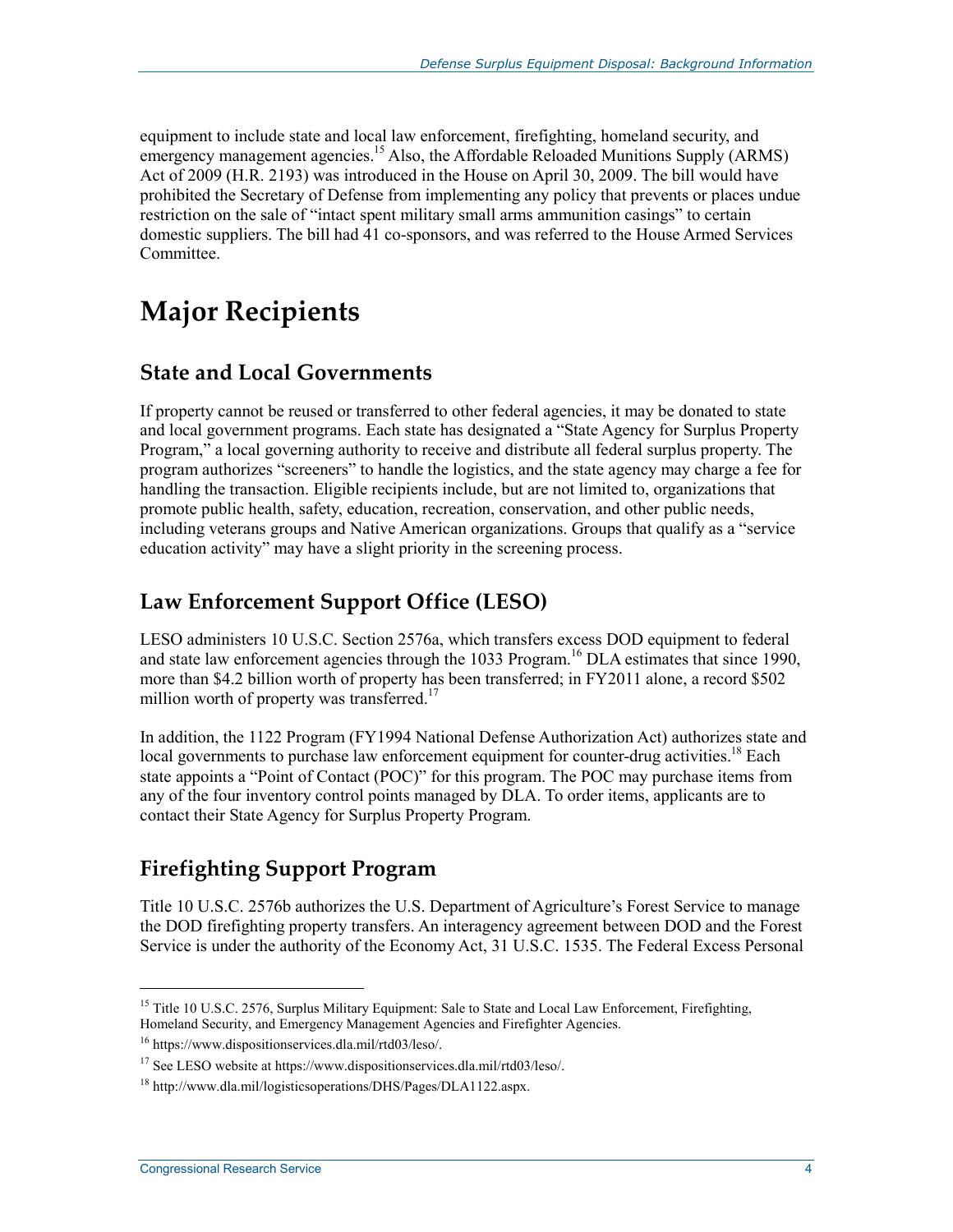Property (FEPP) Program, administered through the Forest Service, provides equipment to state and territorial forestry programs for wild land and rural firefighting.

#### **Humanitarian Assistance Program**

Title 10 U.S.C. 2557 authorizes DOD to provide excess property for humanitarian relief, domestic emergency assistance, and homeless veterans' assistance, as coordinated through the Defense Security Cooperation Agency, Office of Humanitarian and Refugee Affairs.<sup>20</sup>

#### **Public Sales**

Property not reused, transferred, or donated can be sold to the general public through public auctions and sealed bidding. Munitions, explosives, and strategic items are not sold.

#### **Veteran Groups**

There are at least two ways that veteran groups can qualify for eligibility for DOD surplus property.

If property cannot be reused or transferred to other federal agencies, it may be donated to state and local government programs. Each state has designated a "State Agency for Surplus Property Program," a local governing authority to receive and distribute all federal surplus property. The program authorizes "screeners" to handle the logistics, and the state agency may charge a fee for handling the transaction. Eligible recipients include, but are not limited to, organizations that promote public health, safety, education, recreation, conservation, and other public needs, including veteran's groups and Native American organizations. Groups that qualify as a "service education activity" may have a slight priority in the screening process.<sup>21</sup>

Property can also be acquired in accordance with Public Law 80-421, which authorizes the Secretaries of the Military Departments to donate or loan certain types of surplus military equipment to recognized, selected recipients.<sup>22</sup> The DLA Disposition Services website lists the following organizations as authorized to acquire, through donation or loan, obsolete or condemned combat material, books, manuscripts, works of art, drawings, plans and models for historical, ceremonial and display purposes:

- Veteran organizations;
- Soldiers Monument Associations;
- State Museums;

 $\overline{a}$ 

<sup>19</sup> http://www.fs.fed.us/fire/partners/fepp/.

<sup>&</sup>lt;sup>20</sup> See https://www.dispositionservices.dla.mil/rtd03/miscprograms.shtml; also, http://www.state.gov/t/pm/iso/ c21542.htm.

<sup>21</sup> https://www.dispositionservices.dla.mil/rtd03/index.shtml.

<sup>&</sup>lt;sup>22</sup> See 10 U.S.C. 2572, Documents, Historical Artifacts, and Condemned or Obsolete Combat Materiel: Loan, Gift or Exchange. Accessed online at http://www.law.cornell.edu/uscode/text/10/2572.